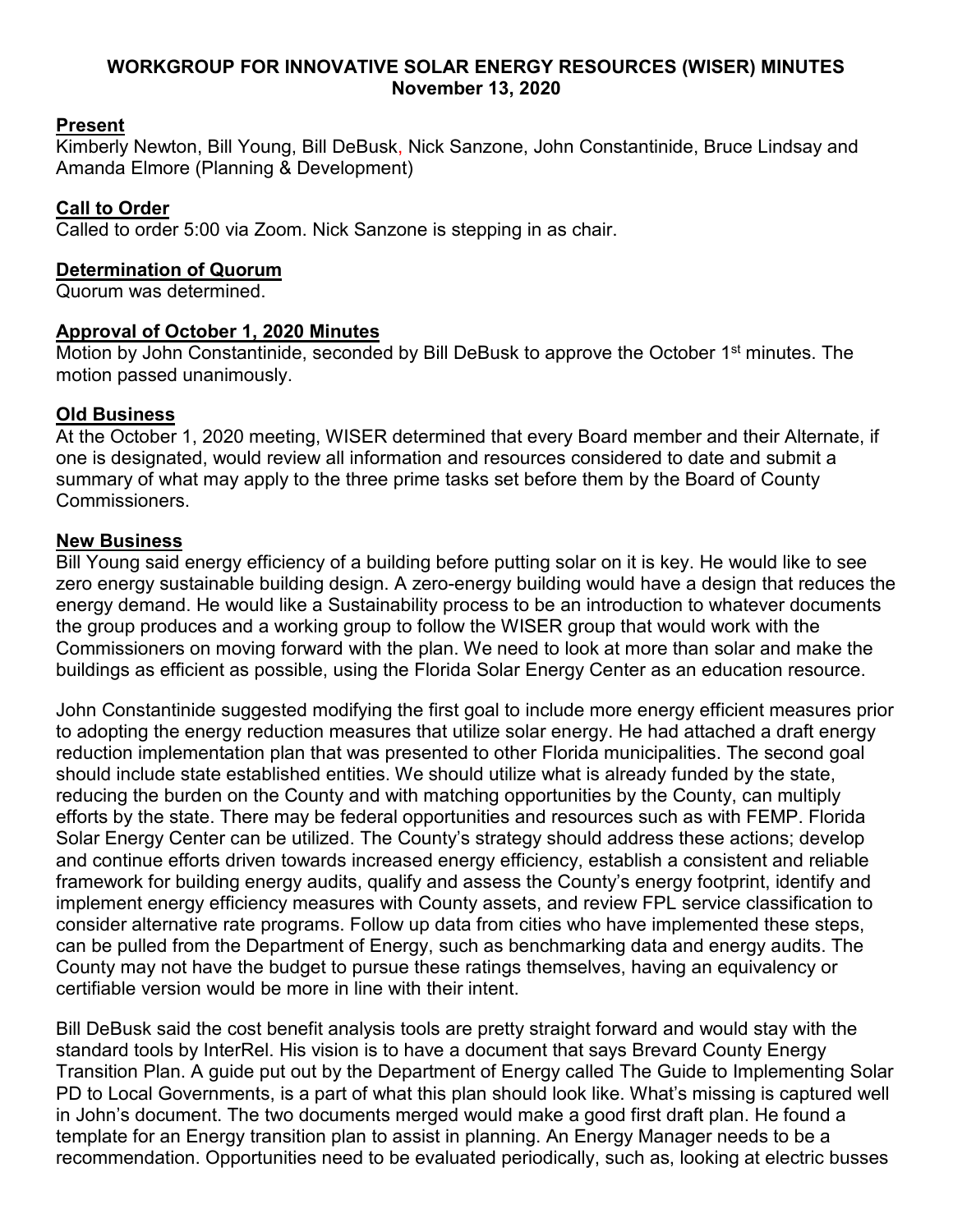WISER Minutes November 13, 2020 Page 2

or buildings that need roofs. Under goal two, he recommends sponsored events that promote public awareness and access to clean energy and weatherization programs. He agrees there should be a standard for energy efficiency. The County should recommend that people meet those standards. He read recently, it's good to reduce energy uses in homes and buildings to all electric rather than gas, then it's easier to convert to clean energy. It could be recommended that new homes not have gas. He agreed with Bill that homes should be built with infrastructure that accepts solar panels. New apartment complexes could be required to provide charging stations for electric vehicles.

Nick Sanzone was glad to have the template from Sierra Club. He thinks that creating an Energy Manager position and potentially a department in the County will be important. The individual as part of a team will be able to create the baseline, track progress and make recommendations, with multidepartment support. The idea that changes will need to be made to Code should be discussed. He will write up the report and bring it back to the next meeting. They may want to have it reviewed by an outside source. Professionals in the business can review the posted material and attend a meeting to provide comment before taking it to the Commission.

Amanda Elmore said she will send out the County organizational structure. A Department is usually larger, Planning & Development Department is 80 people. She envisions it as an office, rather than a department. It could possibly fit under the Development and Environmental Services Group.

Bruce Lindsay thinks an Energy Manager is a great idea. Brevard Public Schools employed an Energy Manager and reduced their energy bill by 25%. The key is to not have them report to Maintenance or Facilities, but to the CFO, who can provide innovative financing systems. Amanda Elmore said the County has a Budget Director who does not function like a CFO. Only the Board has control of the purse strings though Budget Director would bring forward budget changes. Looking at the structure will be critical. Bruce Lindsey agrees with energy efficiency first and renewable energy second. He would like LED lights in across all systems before spending on Solar PD. An Energy Manager is critical. We have to have a Countywide LED upgrade as did the City of Melbourne. Bipolar ionization should be looked at, it reduces the amount of outside air, cleans the air and saves money. We should sit with FPL to see if we have the right rate classification for a building and take advantage of evaporation credits for cooling towers. We should look at converting diesel trucks to compressed natural gas and which would require investing in a compressor plant. Waste Management has already installed compressed natural gas plants, we could possibly piggyback on it. Taxi services, Uber or Lift could promote EV. A program for senior citizens to get a discount for using EV with those services could be offered. He would like to expand the EVs used in school's driver's ed. EVs are mobile batteries that could power a building without power, so we should look at buying electric vehicles with two-way capability. Solar PV is expensive. Schools and governments do not get tax credits for using it. He thinks that Solar ready buildings might not make sense in Brevard. A report from FIT said that renewable energy has a 13.6-year payback. He thinks LEDs, occupancy sensors and thermal storage should come first, making more financial sense. Solar PV could be bundled with the other technologies to subsidize Solar PV. Net zero energy use is not net zero cost. More golf cart parking and paths would promote the use of electric golf carts.

Kimberly Newton agreed that the Energy Manager position is a must. Creating the WISER Board itself prompted questions about cost and redundancy, so an approach to the Board of Commissioners about a new department should start with an emphasis on the gap and need for the position to be filled and recommends a phased approach. Referencing goal two, in regards to permitting, she asked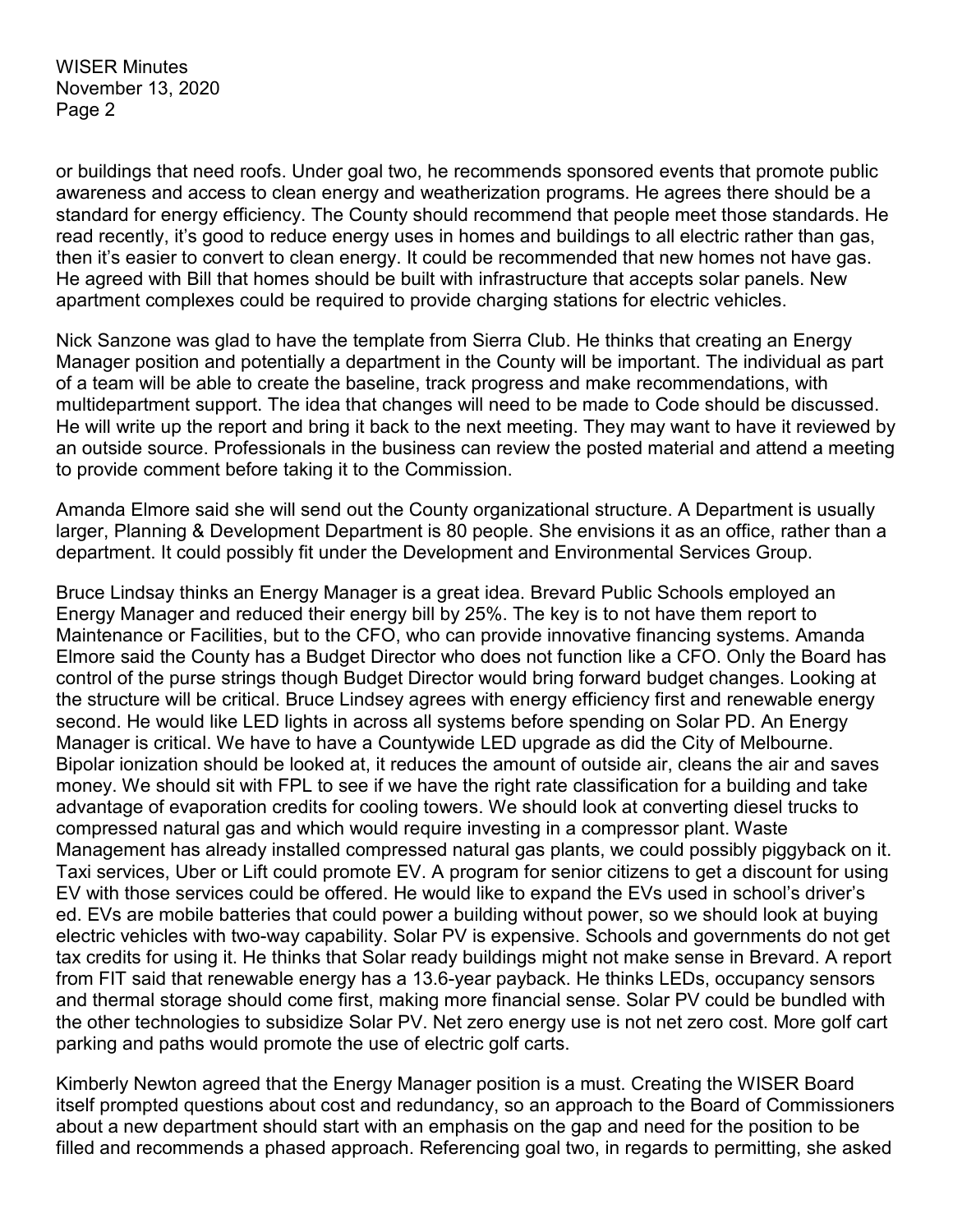WISER Minutes November 13, 2020 Page 3

what is the red tape in obtaining these certifications now or if there are any incentives already in place. Commissioner Tobias had been influential in updating the solar permitting for residential homes. Nick Sanzone answered that the smart program makes it pretty straight forward for permitting There is a cheap, flat fee. If we are proposing that the County implement stricter measures or encouragement, we should couple that with an incentive and education for builders to want to upgrade their own qualifications and licensing. Kimberly Newton agrees with weatherization and energy efficiency before transitions, addressed not just at the County level, but to the homeowner and renter. Nick Sanzone said that we can make internal and external promotion recommendations. Kimberly Newton said community education lets residents know what their elected officials are doing and how we are moving forward.

Bill De Busk asked what happens with their recommendations and plan. Nick Sanzone said they will write the report and deliver it to the Board of Commissioners, who will take that information and move on it as they see fit. Amanda Elmore said other groups have presented at a County Commission meeting and recommends they do the same to allow the Commissioners to ask questions and have discussion. They may want time to digest it and come back at another meeting and may move on some recommendations right away. Bill De Busk asked if the Board of Commissioners may suggest adjustments to the proposal to be worked on and brought back before them. Amanda Elmore answered that they may reconvene the group even after sunset, they may implement some parts and ask them to bring a report back, the scenarios are endless.

Amanda Elmore said the topic of the golf carts has been has been brought up in years past, they may want to consider how they would address safety issues. She agrees with giving the Board small, digestible recommendations that they can readily implement, such as converting to LED. Presenting a position will be less overwhelming than suggesting an entire department.

Kimberly Newton asked about a plan for addressing which buildings to prioritize; County vs. municipalities. Satellite Beach is ahead of the game, another city may need to catch up. The school system is way ahead but has multiple purposes such as for disaster relief. Nick Sanzone answered that using the NASA software or other programs, they would recommend that the Energy Manager position would help create the list of priorities. They would make suggestions considering what building would have multiple purposes such as for emergency services and which would be the best return on investment. Bruce Lindsay said that within the school district, it depends of the specific needs of the student mix in that school. All schools have generators but most provide limited power. County buildings would be similar, they will have different requirements.

Nick Sanzone said the report to the Board of Commissioners should be a living document that includes a metric of how to employ the recommendations. Kimberly Newton said that the WISER board being a support to the Energy Manger position would be more economical. She asked if they will be requesting an extension to the WISER meetings. Amanda Elmore she was asked to quantify the cost and staff hours to date. The group is over budget, but she believes they can justify why; including COVID requiring Zoom meetings and a change of leadership on the Board. The request for up to 12 more hours will be taken to the Board of Commissioners on December 8<sup>th</sup>. The hours could be used as seen fit. Bruce Lindsey suggested quantifying how much the County is spending on energy for facilities and vehicles and make the statement that they are trying to save 15 to 20% of the energy costs, as part of justifying the 12 hours.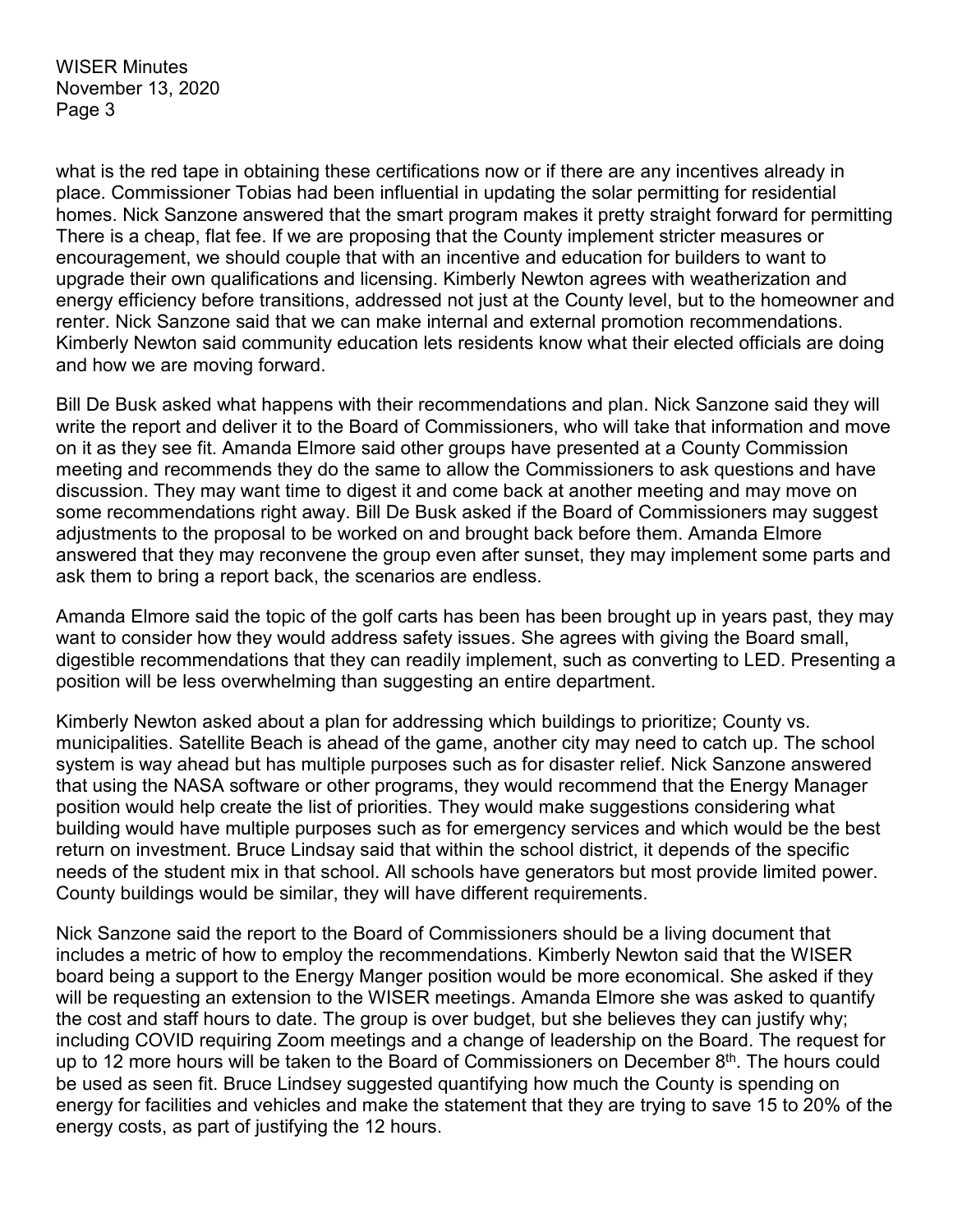WISER Minutes November 13, 2020 Page 4

Bill Young said there is not a permit fee to put solar on residences; it was an incentive that began three years ago. Amanda said the permitting process has a quick turnaround and approximately \$90,000, in fees have been waved for PV permits. She does not know if the homeowner knows if the fee is waived or cushioned for the contractor.

Amanda Elmore shared that Nick Sanzone can vote for Vice Chair as the Chair and Bruce Lindsey cannot vote or be nominated as he is not a voting member. John Constantinide volunteered for Vice Chair.

Motion by Nick Sanzone, seconded by Bill DeBusk to elect John Constantinide as Vice Chair. The motion passed unanimously.

Nick Sanzone will work on the strategic report using the outline provided and come back next meeting with an outline of all inputs for review. Information from the group should be sent to Amanda by November 30<sup>th</sup>. After that date, it would be held until the public meeting. He will send a draft to Amanda on December  $3^{rd}$ . She will share it on the  $4^{th}$ , before their December 10<sup>th</sup> meeting.

Bill Young would like to add a mobility plan that could be an umbrella to the transportation topic. It would look at the use of slow speed vehicles, sidewalks, busses, electric bikes and the way people can move in areas in a friendly environmental way. Bill DeBusk asked about the plan and recommendations being two separate elements of the report. Nick Sanzone said he envisions an appendix that includes the plan, recommendations, appendix of recommendations and RLI metrics for success. You may see some mirroring between the Satellite Beach Sustainability Action Plan and this draft. Bill Young said some of the recommendations are for the County others for citizens. Nick Sanzone said that the plan will address both. Bill Young said that with the County organizational chart in mind, they will need to construct a good argument for creating the new position at a high level. John Constantinide said he would focus more on who the Energy Management position reports to. The two sides are authority and information dissemination. A reporting mechanism that provides accountability will empower the Energy Manager. Bill DeBusk said that the power comes from the Board of Commissioners through a Director. Amanda Elmore said some positions are funded by two or more departments and positioning that person correctly will be key.

# **Topics/Resources for Next Meeting**

Nick Sanzone said there are not a lot of resources for next meeting, but there will be for the one after. He asked that the group be thinking about who should look at the report with them. Bill Young suggested that Jim Fenton come to give his presentation on renewable energy that includes the direction and technologies that their research recommends. Amanda Elmore said if the Board does not approve their extension, they have 4 more hours after this meeting. She will put Jim Fenton on agenda for the next meeting, they will know if they have the extension by then. They can then schedule out the next couple meetings to give him options for attending.

Motion by Bill Young, seconded by Nick Sanzone to invite Jim Fenton as a guest speaker provided a WISER Board extension is approved. The motion passed unanimously.

#### **General Public Comment**

No Public Comment